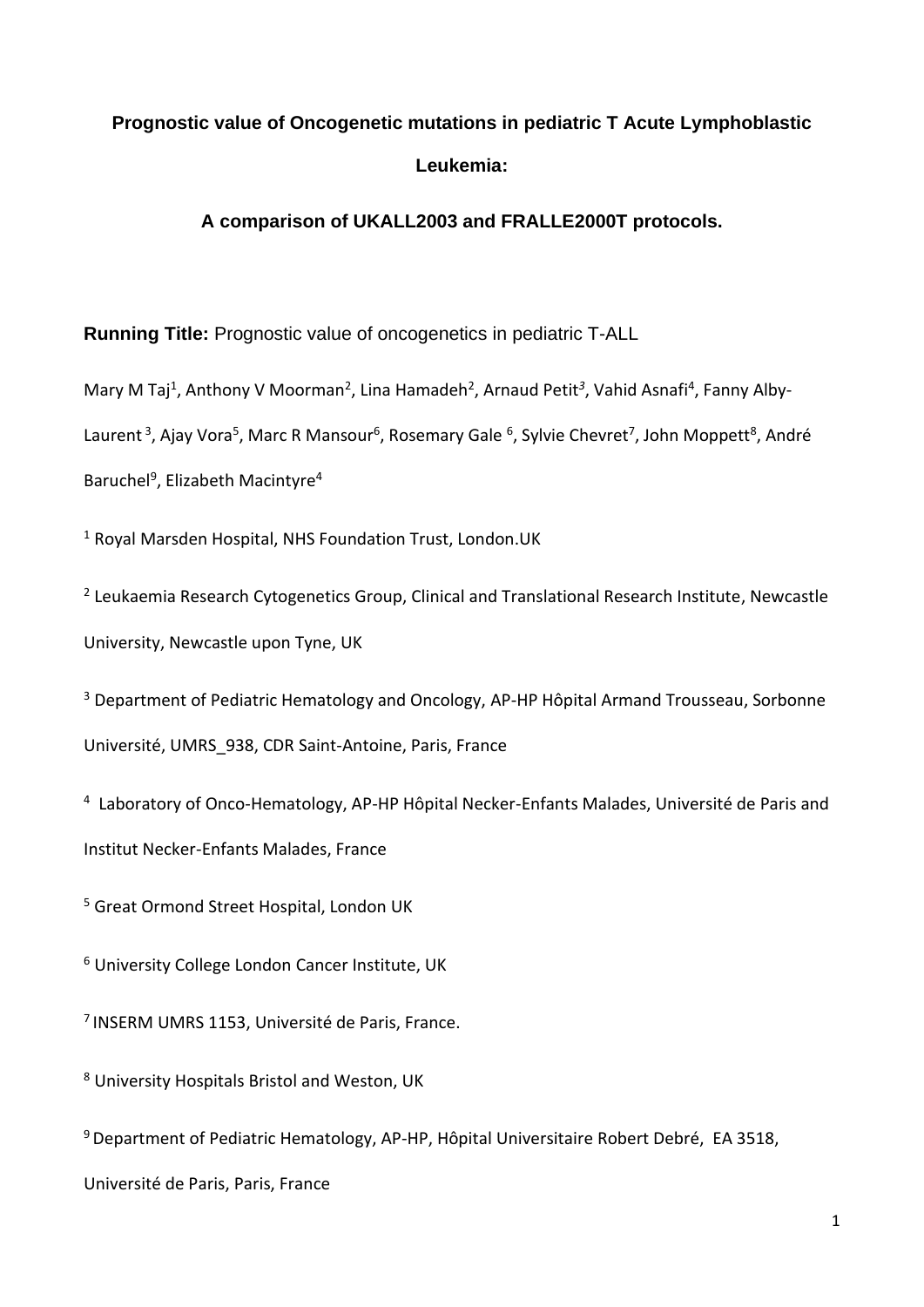Corresponding author: Elizabeth Macintyre, elizabeth.macintyre@aphp.fr

Key points:

- 1. NOTCH1, FBXW7, RAS and PTEN mutations can predict response to treatment in T-ALL
- 2. Prognosis is protocol dependent and survival can be improved by better risk stratification and more effective treatment

Title: 138 characters / 150

Running Title: 45 characters /50

Abstract: 189/200

Article: Approx. 2020 words (to calculate once references formatted in Vancouver)

Tables: 1 + 1 supplementary

Figures: 1 + 2 supplementary T&F max 8

References: 22/60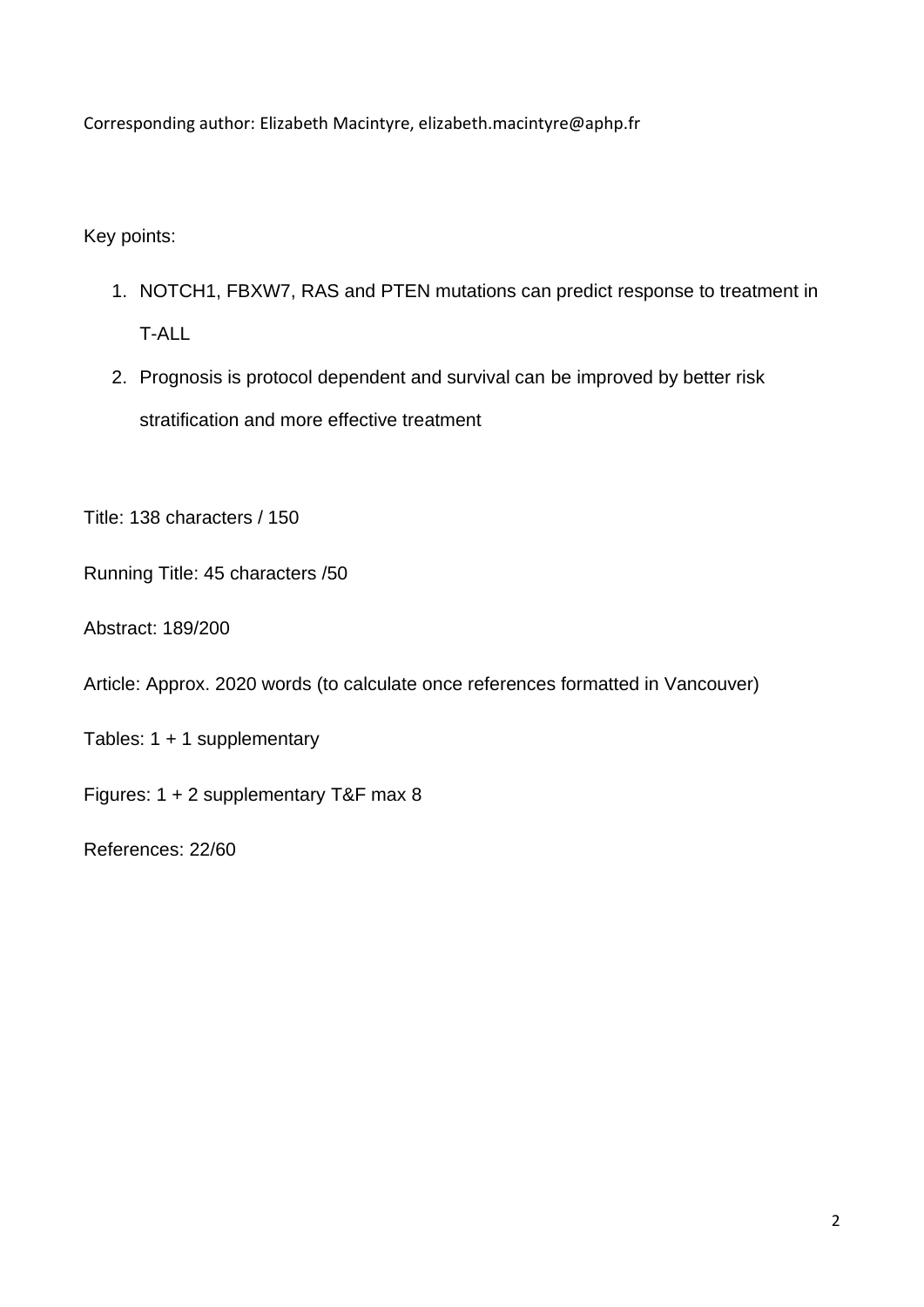#### **Abstract:**

The mainstay of therapeutic stratification in pediatric T-ALL is end-of-induction Minimal Residual Disease (MRD), but this is increasingly challenged by oncogenetic status. A *NOTCH1*, *FBXW7*, *N/K-RAS*, *PTEN* classifier had marked prognostic impact in the FRALLE2000T protocol but not in the UKALL2003 protocol, whereas we now show the reverse following relapse. We undertook a replication analysis to determine the reasons for this discrepancy. This showed that oncogenetic low-risk (gLoR) combined to MRD<10<sup>-4</sup> identified 33% of FRALLE2000T and 22% of UKALL2003 patients with a very low incidence of relapse (5y-CIR of 4% vs. 9%, respectively) whereas the UKALL2003 protocol led to better outcome for patients with MRD≥10-4 and gHiR patients with MRD<10 $4$ , mainly due to more widespread and effective intensification for patients with MRD≥10 $4$ . Increasing stringency for MRD negativity will not lead to detection of all gHiR patients, since 10% (6/60) were totally MRD negative. Instead, future studies should integrate oncogenetic status into therapeutic stratification and avoid treatment reduction in gHiR, MRD<10<sup>-4</sup>/neg. patients. These data demonstrate the strength in comparing biomarker discrepancies between protocols as a means to identify optimal personalised therapy.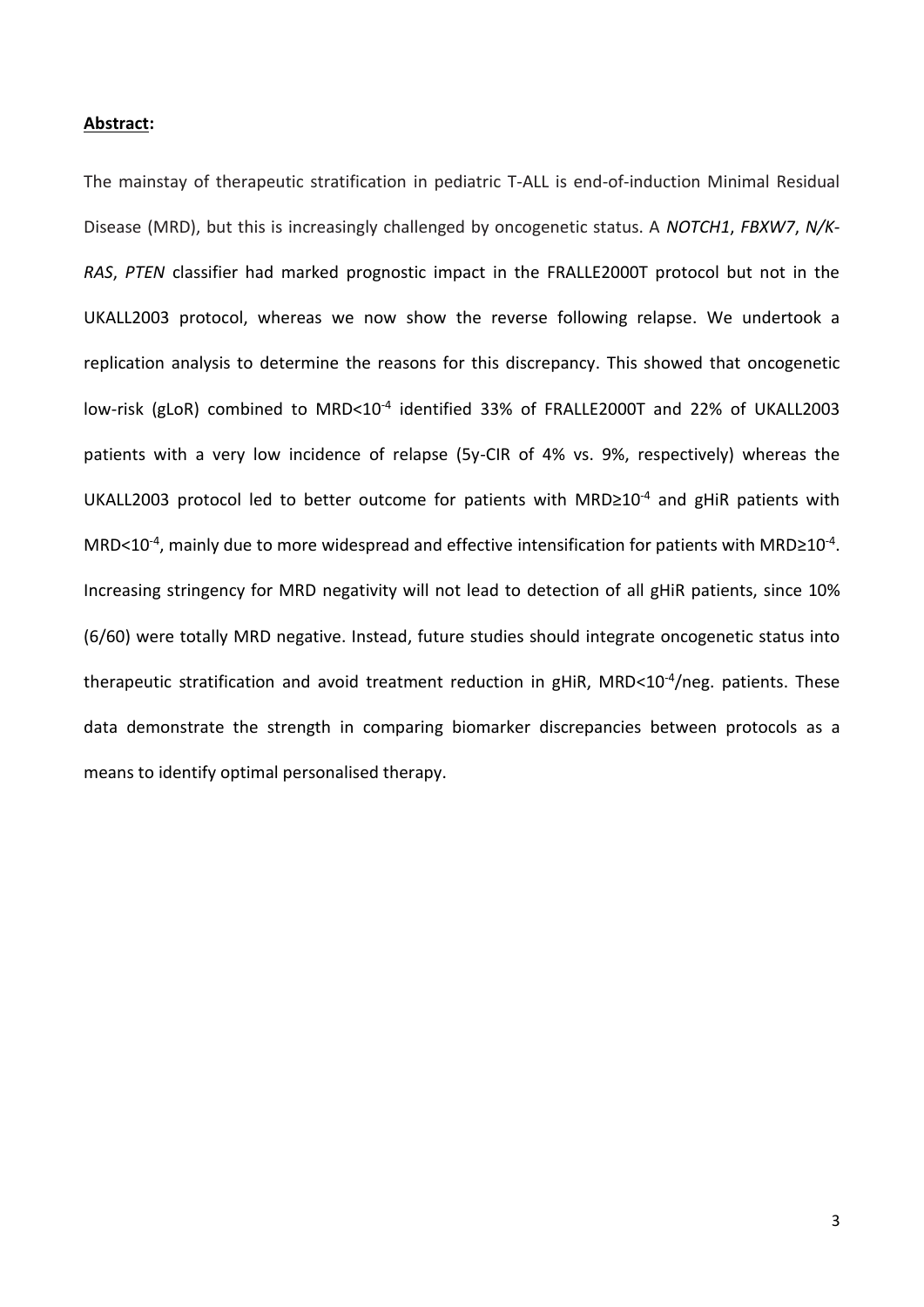#### **Introduction:**

T-cell acute lymphoblastic leukaemia (T- ALL) accounts for 15% of pediatric ALL. Historically, T-ALLs respond less well than B-Cell precursor ALL (BCP-ALL) and outcome post relapse is very poor. While clinical, cytogenetic and response criteria exist for risk stratification in BCP-ALL, there are few dayone prognostic markers in T-ALL, so stratification is mainly based on early morphological or Minimal Residual Disease (MRD) response, including in the UKALL2003 (2003–2011) (Vora *et al*, 2013;Vora *et al*, 2014) and FRALLE2000T (2000-2010) (Petit *et al*, 2018)

Petit et al. retrospectively applied an oncogenetic N/F/R/P classifier based on *NOTCH1*, *FBXW7* and *N/K-RAS* mutations and *PTEN* mutation/deletion, whereby oncogenetic low risk (gLoR) patients demonstrated *NOTCH1* and/or *FBXW7* mutation (N/Fmut) but no *RAS* or *PTEN* abnormalities (R/Pwt) and oncogenetic high risk patients (gHiR) were N/F<sup>wt</sup> and/or R/P<sup>mut</sup>, to 213 patients achieving complete remission (CR) on the FRALLE2000T protocol. When combined with a d35 MRD cut-off of 0.01%/10<sup>-4</sup>, this classifier identified a low risk group (gLoR and MRD<10<sup>-4</sup>, 33% of patients) with a 5year disease free survival DFS of 95% and a high-risk group (gHiR and MRD>10<sup>-4</sup>, 23%) with a DFS of 51%.

While these results demonstrated that biomarkers could be useful for treatment stratification in T-ALL, the prognostic significance of N/F<sup>mut</sup> in pediatric T-ALL is controversial. Several adult and pediatric groups have shown N/Fmut to be associated with improved outcome (Asnafi *et al*, 2009;Trinquand *et al*, 2013;Breit *et al*, 2006;Jenkinson *et al*, 2013), whereas other pediatric groups have not (Clappier *et al*, 2010;Zuurbier *et al*, 2010;Kox *et al*, 2010), indicating probable protocol dependence. Similarly, deregulation of the pro-proliferative Ras/Raf/MEK and PTEN/Akt/mTOR pathways have been associated with poor outcome in some studies (Gutierrez *et al*, 2009;Trinquand *et al*, 2013), but not in patients treated on UKALL2003 (Jenkinson *et al*, 2016). PTEN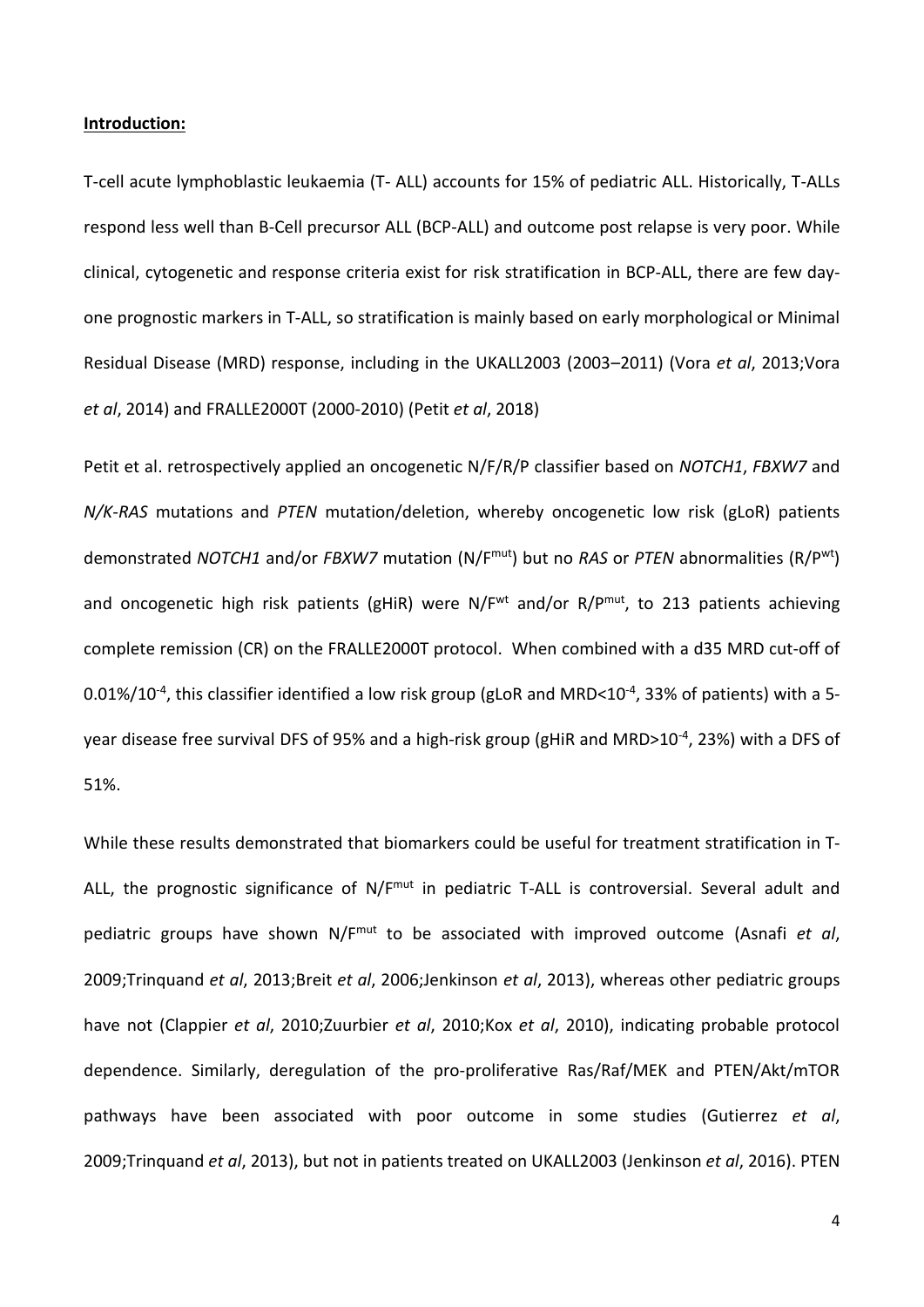deletions were found to have more prognostic impact than mutations (Gutierrez *et al*, 2009;Tesio *et al*, 2017).

The aim of the present study was to compare the impact of the N/F/R/P classifier on UKALL2003 and FRALLE2000T T-ALLs in order to identify appropriate therapeutic regimens for gHiR patients, independently from, or within, an MRD-driven protocol. Whereas the latter is universally used for pediatric T-ALL management, this is not feasible for, closely related, T Lymphoblastic Lymphoma (T-LL), when MRD status is rarely available.  $N/F^{mut}$  has been shown to be associated with good prognosis in T-LL (Callens *et al*, 2012;Bonn *et al*, 2013) but the prognostic impact of the N/F/R/P oncogenetic classifier has not been published.

#### **Methods:**

The N/F/R/P mutational status in UKALL2003 was assessed as described (Jenkinson *et al*, 2013;Jenkinson *et al*, 2016), with denaturing HPLC screening for NOTCH1 exons 25-28 and 34 and FBXW7 exons 8-12. In the FRALLE2000 trial, NOTCH1 exons 25-28 and 34 and FBXW7 exons 9, 10 and 12 were screened directly by Sanger sequencing.

All UKALL2003 variables, patient endpoints and statistical tests were performed as described for FRALLE2000T (Petit *et al*, 2018). All analyses were done with Intercooled Stata, version 14, and R, version 3.4.3. MRD in both techniques was assessed by clone specific IG/TR quantitative PCR, using Euro-MRD group standardised techniques.

#### **Results**

#### **Patient characteristics in UKALL 2003 and FRALLE 2000T**

The UKALL2003/FRALLE2000T replication analysis and biomarker comparison was restricted to patients in complete remission (CR) at end of induction (EoI), so compared 156 UKALL2003 and 213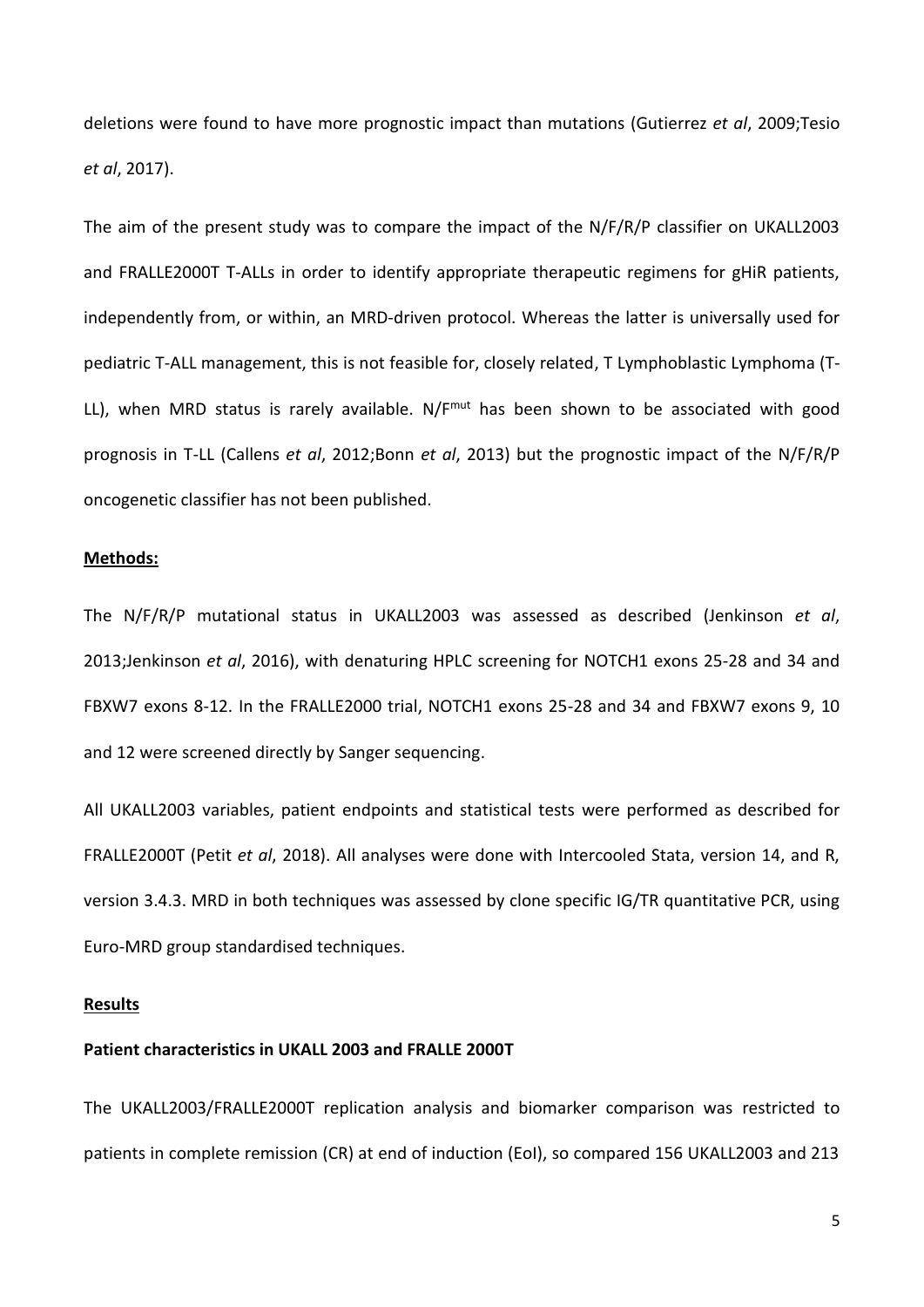FRALLE2000T patients (Table 1, Fig. S1 consort). Demographic and clinical risk groups were similar overall, with the only significant difference being a higher incidence of MRD≥10<sup>-4</sup> (p=0.017) and a trend for more frequent WBC≥200x10<sup>9</sup>/L (p=0.12) in UKALL2003. The frequency of NOTCH1 and/or FBXW7 (64%/62%) and N/K-RAS (9.7%/7.5%) mutations was also very similar, whereas the frequency of PTEN alterations was higher in UKALL2003 (21%/13.1%; p=0.05), although this did not significantly alter the frequency of the oncogenetic classifier overall, with 55% of patients classified as genetic high risk (gHiR), compared to 49% in FRALLE2000T (p=0.3) (Table 1). The gHiR patients in UKALL2003 differed from their gLoR counterpart by more frequent leucocytosis (p=0.03) and MRD≥10-4 (p=0.0004), as in FRALLE2000T (p=0.0006).

#### **Clinical outcome**

UKALL2003 showed better overall results, with a DFS and OS of 86% and 90%, respectively, compared to 75% and 79% on FRALLE2000T, essentially due to improved outcome in gHiR and/or MRD≥10<sup>-4</sup> patients (Table 1 and Fig. 1). On combining these parameters, the probability of relapse and DFS was similar in the gLoR/MRD<10<sup>-4</sup> group, which corresponded to 34/122 (28%) of UKALL2003 and 71/191 (37%) of FRALLE2000T patients. In contrast, Cumulative Incidence of Relapse (CIR) and DFS were strikingly different in the gHiR/MRD<10<sup>-4</sup> and MRD≥10<sup>-4</sup> groups, suggesting that treatment on UKALL2003 was more effective for high-risk patients. This probably explains why the prognostic impact of the oncogenetic classifier was not seen in patients treated on UKALL2003 (p=0.78) unlike FRALLE2000T patients (p<0.0001; Table 1B). The different subgroups, their incidence and Subgroup analysis of UKALL2003 (Fig. S2) did not identify any subgroup for which the genetic classifier had significant impact.

The prognostic impact of MRD≥10<sup>-4</sup> at EoI on DFS was also not statistically significant on UKALL2003 (p=0.22) but was on FRALLE 2000T (p=0.0006) (Table 1B). The incidence and therapeutic impact of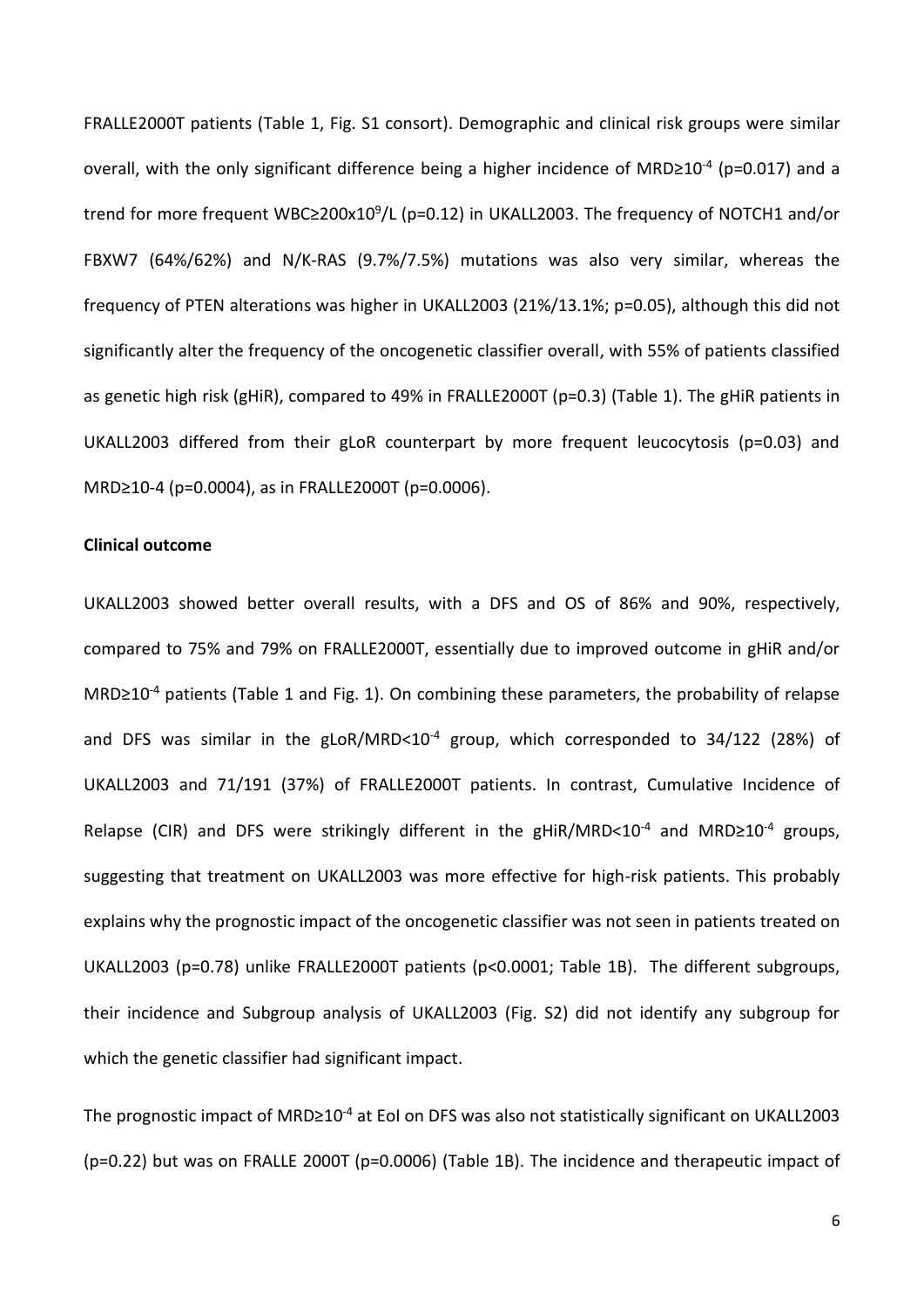MRD≥10<sup>-4</sup> was different in the 2 protocols. Among UKALL2003 patients, MRD≥10<sup>-4</sup> was found in 28/62 (45%) of gLoR and 44/60 (73%) gHiR p=0.0004, compared to 28/99 (28%) and 49/92 (53%), respectively, of FRALLE patients (p=0.0006) (Table 1). Oncogenetic status in the FRALLE trial had prognostic significance in MRD<10-4 (p<0.0001) but not in MRD≥10-4 (p=0.15) patients (Petit *et al*, 2018).

Univariate analysis of risk factors in the total cohorts identified only d28 MRD>5% in UKALL2003 but oncogenetics, MRD≥10<sup>-4</sup>, d21 chemo-resistance (CHR), WBC≥200x10<sup>9</sup>/L and male sex in the FRALLE2000T trial (Table 2). Multivariate analysis identified oncogenetics, MRD and WBC≥200 10<sup>9</sup>/L as independent high-risk factors in FRALLE2000T (Petit et al.). This was the basis of a 3-parameter classifier, whose distribution and 5-year CIR for both FRALLE2000T and UKALL2003 is shown in Table 3. When regrouped into low, intermediate and high risk categories, there were more high-risk patients in UKALL2003 (40.2% vs. 32.5%) but with, as expected, a lower CIR. The low-risk category demonstrated higher prevalence in FRALLE2000T (30.3% vs. 23%) and a lower CIR (1.7% vs 10.7%).

## **Comparison of UKALL2003 and FRALLE2000T protocols:**

Drug regimens and stratification criteria are detailed in Table S1. The main therapeutic differences were higher doses of anthracyclines, short acting L-Asparaginase and combined Prednisone/ Dexamethasone on FRALLE2000T, compared to Peg-Asparaginase and Dexamethasone only on UKALL2003 (Vora *et al*, 2014). Other differences include cytarabine scheduling, 6-Mercaptopurine loading doses, and CNS prophylaxis. Protocols for high-risk patients also differed. The high-risk Regimen C on UKALL2003 used a continuous moderate/high intensity regime that took patients through induction, consolidation, Capizzi and delayed intensification and maintenance without a break. In the high-risk T2 block of FRALLE 2000T (Petit *et al*, 2018), intensive blocks of treatment induction VEDA1, COPADM, VEDA2, delayed intensification and maintenance were used. The blocks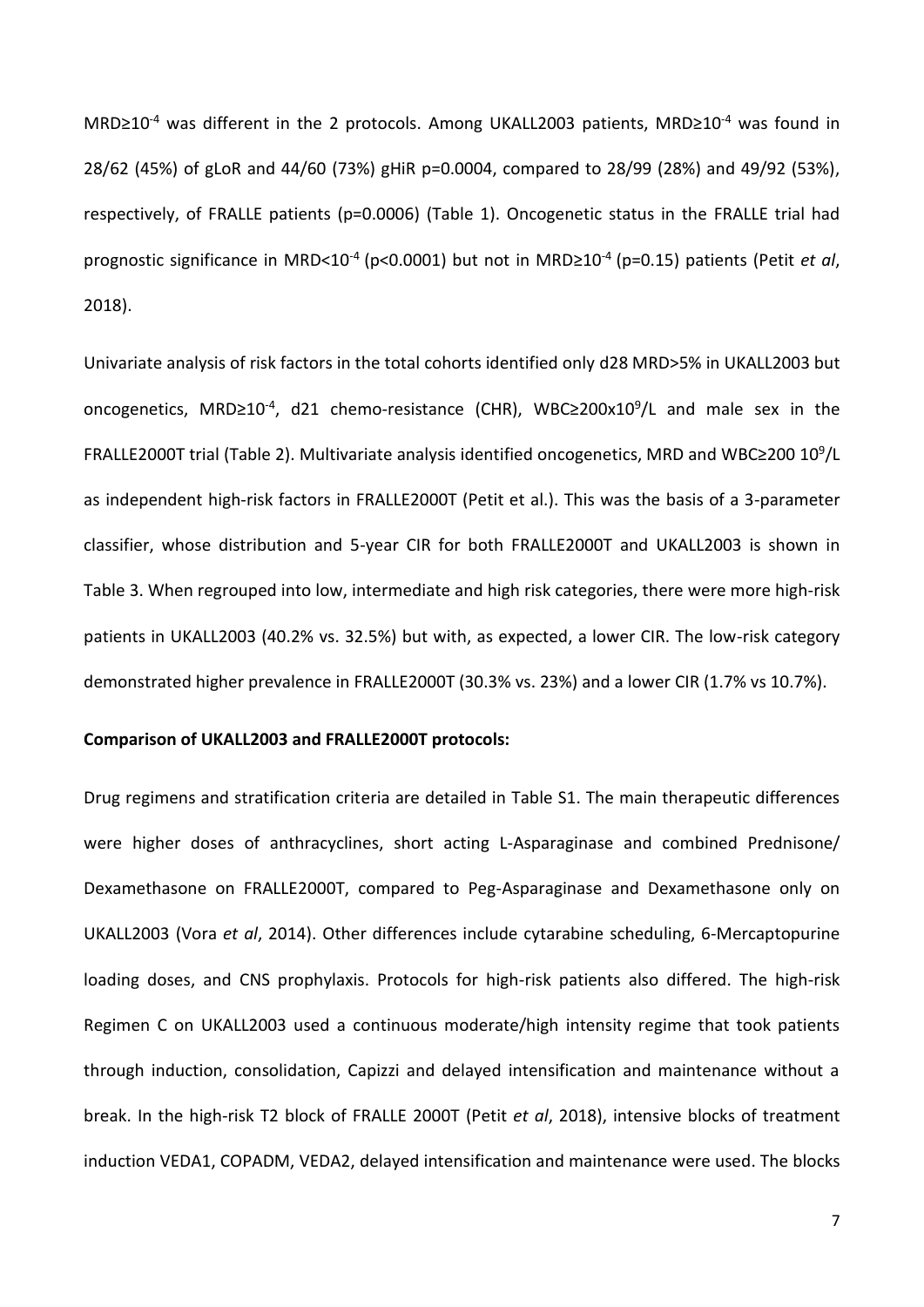of treatment VEDA 1 and 2 and COPADM are more like the intensive blocks of treatment used in mature B cell non-Hodgkin's lymphoma, in which short intensive blocks of treatment are highly effective. So while both protocols are intensive, the main difference was that the T2 regimen gave intensive treatment upfront leading to gaps in treatment while waiting for WBC recovery, which may allow resistance to develop.

For risk stratification, UKALL2003 used age, WBC 50x10<sup>9</sup>/L and early morphological BM response to determine treatment intensity: Reg. A (age<10y and WBC<50x10<sup>9</sup>/L); Reg. B (age>10y, and/or WBC>50x10<sup>9</sup>/L) or Reg. C (slow early response at d15/8 respectively). Patients with d29 MRD neg. or pos.<10-4 and neg. at week 11 were randomised to have 1 or the standard 2 delayed Intensification blocks, with no difference in outcome (Vora *et al*, 2013). Those with d29 MRD≥10-4 were randomised between their original Regimen (A or B) vs. C, with improved outcome on the latter (Vora *et al*, 2014). On FRALLE2000T, initial response to prednisolone at d8, CHR at d21 and MRD≥10<sup>-2</sup> at d35 were used to divide patients into standard risk T1 and high risk T2. The MRD 10<sup>-4</sup> cut-off, identified retrospectively by Petit et al., was not used and patients with positive MRD  $10^{-2}$ -10<sup>-4</sup> were treated on the standard T1 arm.

Overall, 56/156 (36%) of UKALL2003 and 112/213 (53%) of FRALLE2000T patients were treated on Reg. C or T2 (Tables 1 and S1). Virtually all (92%) of Reg. C patients had MRD≥10<sup>-4</sup> compared to only 55% of T2 FRALLE patients, which were mainly intensified based on d8 prednisone and or d21 morphological CHR. Only 19/191 (9%) patients overall, and 18/103 (17%) gHiR FRALLE2000T patients were MRD≥10-2 at d35 (Petit *et al*, 2018). Randomisation of MRD≥10-4 patients to Reg. C vs. A/B in UKALL2003 explains why the proportion of patients treated on Reg. C was lower than on T2 in FRALLE2000T, despite the higher incidence of MRD≥10-4 (59% vs. 40%). Taken together, intensification to high risk T2, based mainly on non-MRD criteria, was more frequent in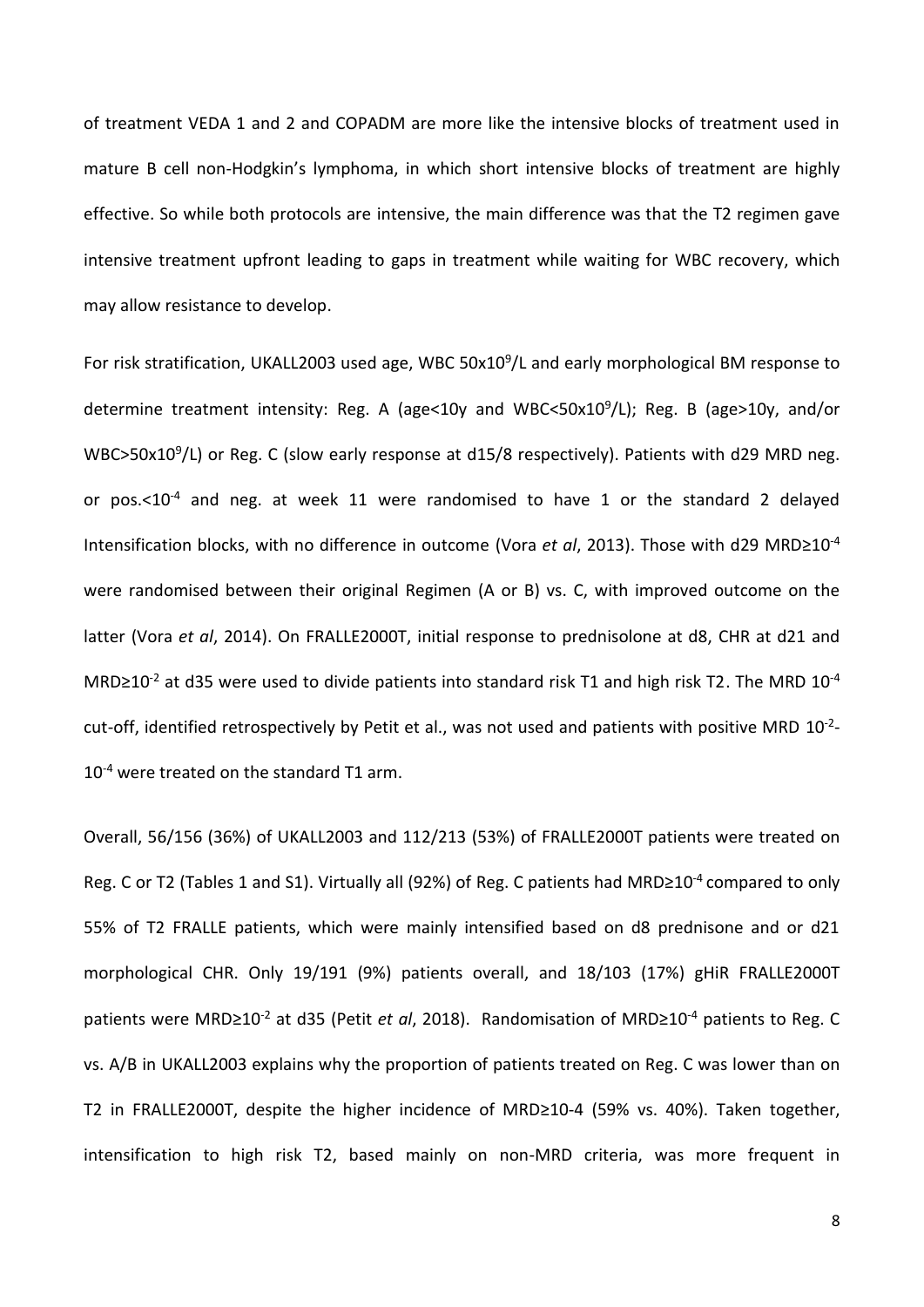FRALLE2000T than to Reg. C in UKALL 2003, both overall and in gHiR and gLoR oncogenetic groups, but this did not lead to overall therapeutic benefit. Although UKALL2003 patients with d29 MRD≥10-4 benefitted from Regimen C (Vora *et al*, 2014) there were too few gHiR patients (n=19) randomised to assess whether Reg. C was beneficial for this subgroup (CIR of 9.1% for 11 pts. vs. a CIR of 12.5% among the 8 who stayed on Reg. A/B, p=0.8).

#### **Effect of oncogenetic markers at Relapse**

Of the 156 UKALL2003 patients, 22 (14%) relapsed. In keeping with the lack of prognostic effect of the oncogenetic classifier, the ratio of gLoR:gHiR (45:55%) was the same among cases that did and did not relapse. However, the oncogenetic classifier was highly predictive of outcome after first relapse, when patients in the gHiR subgroup had a significantly inferior OS at 5 years after relapse: gHiR (n= 12), 17% (3-41%) vs. gLoR (n=10), 70% (33-89%), HR=4.14 (1.30-13.19), p=0.016. Of the 213 FRALLE2000T patients, 54 (25%) relapsed. The ratio of gLoR:gHiR was 28%:72%. After relapse, 5y-OS was 26%. It was 24.5% for gHiR (n=15) vs. 31% for gLoR (n=39), HR=1.035 (0.46-2.29), p=0.93. Treatment at relapse was variable, with 11/22 UKALL2003 patients treated on ALLR3 (Parker *et al*, 2010) and 11 off-protocol. At least 10/22 underwent ASCT. Treatment of FRALLE2000 relapsed patients was also variable; 24 were treated according to, ALLREZ BFM-like, COOPRALL 97 or 2007 (Domenech *et al*, 2008), 6 with a sequential BFM-inspired induction treatment, 10 with "myeloid inspired treatment" (mainly FLAG), 1 with nelarabine and 3 with a palliative chemotherapy. Among the 29 FRALLE2000T patients achieving second complete remission, 15 underwent ASCT, with 12 surviving patients.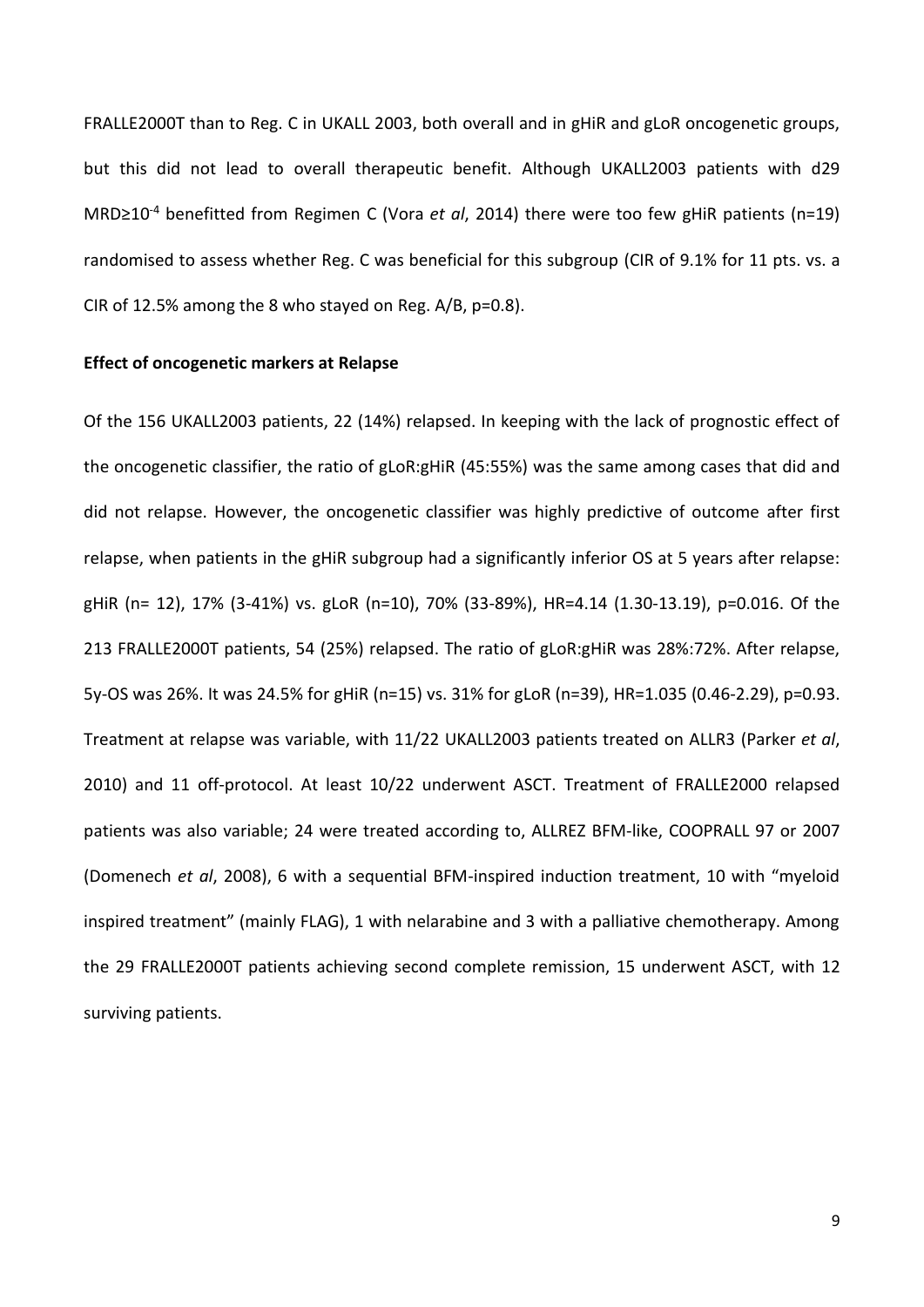#### **Discussion:**

We here identify a group of pediatric T-ALLs with gLoR and MRD<10<sup>-4</sup> which correspond to 33% of FRALLE2000T and 22% of UKALL2003 patients that have a very low incidence of relapse, particularly on FRALLE2000T (5y-CIR of 4% vs. 9%) and merit consideration for treatment minimisation. 27 (79%) UKALL2003 patients in this category were treated on Reg. B (based on age and WBC), 5 on Reg. A and the remaining 2 on Reg. C.

We also show that the UKALL2003 protocol is preferable to FRALLE2000T for all MRD≥10<sup>-4</sup> patients and gHiR patients with MRD<10<sup>-4</sup>. The latter category in UKALL2003 was treated predominantly on Reg. A/B, and corresponded to 13% (16/122) of patients, which will not all be picked up by even more stringent MRD criteria, requiring total MRD negativity, since 6/16 were completely MRD negative and  $10/16$  MRD positive < $10^{-4}$ . Our data suggest that intensification of these patients based on oncogenetic status merits consideration. Stratification of gLoR T-ALLs should be based on MRD status. A higher proportion of these patients were MRD≥10<sup>-4</sup> in UKALL2003 than in FRALLE2000T (28/62, 45% vs. 28/99, 28%). This is similar to the variability in childhood ALL overall, when EoI MRD≥10-4 varied from approximately 25-50% (Enshaei *et al*, 2020) and may be explained by differences in induction therapy, timing of d29/35 EoI MRD, MRD technique and/or interpretation of low level MRD positivity. While all MRD laboratories for both protocols use the same qPCR techniques and participate in the same Euro-MRD quality assessments (van der Velden *et al*, 2007), minor differences in practise and interpretation have a disproportionate influence on very low level, borderline MRD positivity. Technological evolution towards MRD evaluation by nextgeneration flow cytometry, digital droplet PCR and next-generation sequencing will require integration of the most appropriate MRD cut-offs for multi-centre T-ALL trials.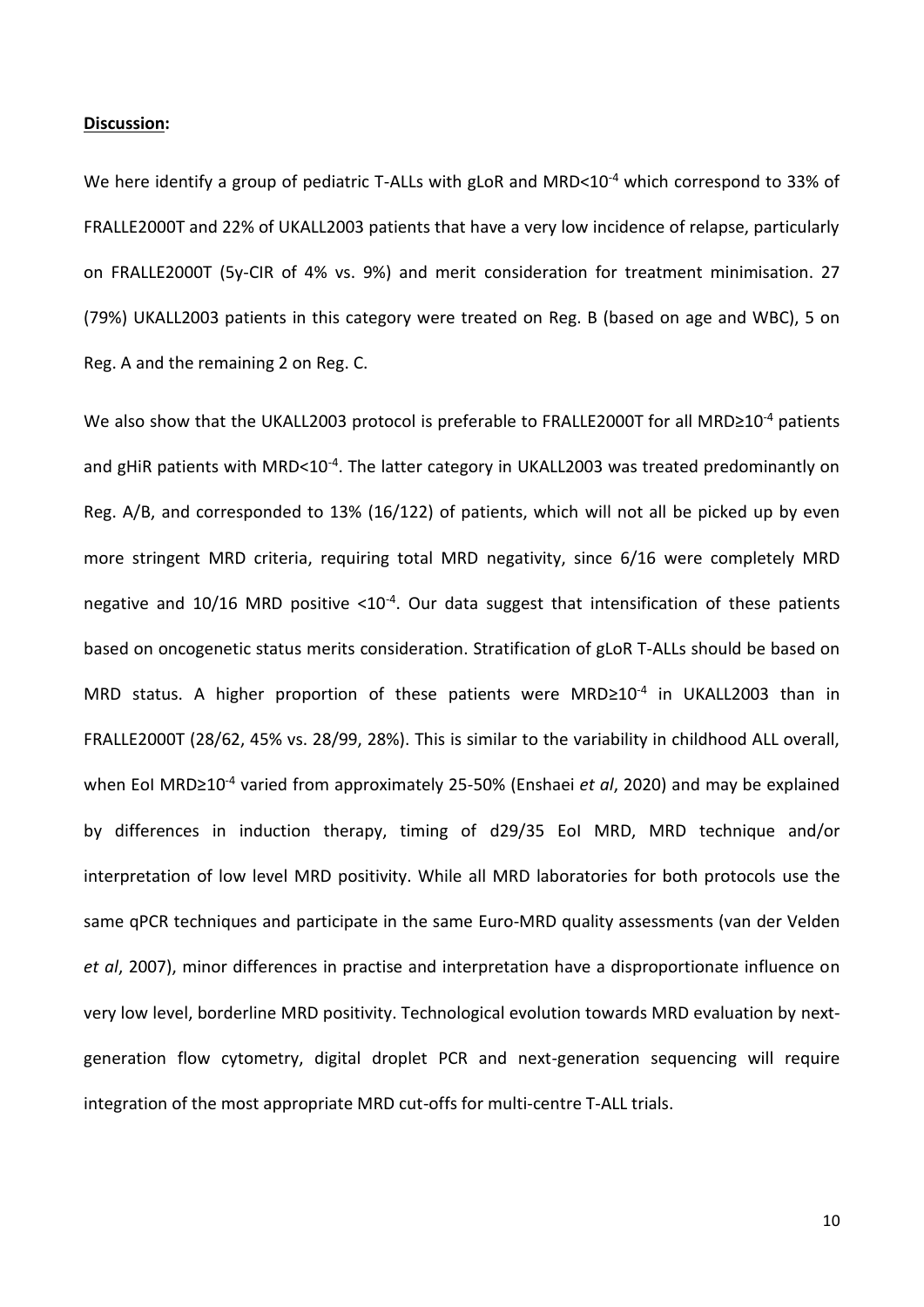Oncogenetic gLoR status identified UKALL2003 relapsed patients who do well following achievement of second remission (70% 5y OS, vs. 31% for FRALLE2000T gLoR relapsed patients). Although the heterogeneous treatment modalities and small patient numbers limited detailed evaluation, this clearly needs to be evaluated prospectively in large scale trials, ideally with standardised management at relapse.

Extrapolation of these observations to management of patients with T-LL is difficult, since it is not yet clear whether addition of RAS/PTEN status improves the good prognostic value of N/F<sup>mut</sup> status and virtually no MRD data exists. In the current European Intergroup for Childhood Non-Hodgkin's Lymphoma (EICNHL) LBL2018 trial (NCT-04043494/EudrCT2017-001691-39) patients with N/F<sup>wt</sup> are randomised to more intensive treatment. The treatment regimen is similar to the leukaemia protocols used to treat T-ALL, with the intensive block more akin to UKALL2003 Reg. C. Although the two protocols differ in details, the intensity of treatment and the schema used is similar. Minimal Disseminated Disease (MDD) positivity ≥1% was reported to identify poor prognosis T-LL when treated on the Children's Oncology Group (COG) A5971 protocol, but this was not confirmed on the subsequent AALL0434 protocol, demonstrating that, as for T-ALL, prognostic markers are treatment dependent and that these differences can contribute to identification of optimal regimens.

In conclusion, the data presented here encourage inclusion of oncogenetic status in therapeutic stratification of immature T lymphoid malignancies in children, in combination with MRD in T-ALL. Recent description of a prognostic index based purely on WBC, MRD response and BCP-ALL cytogenetics, with relevance for T-ALL, would argue against this, presuming that treatment remains general/universal (Enshaei *et al*, 2020). It is not, however, adapted to personalised treatment, which will hopefully be increasingly used in future management of T-ALL.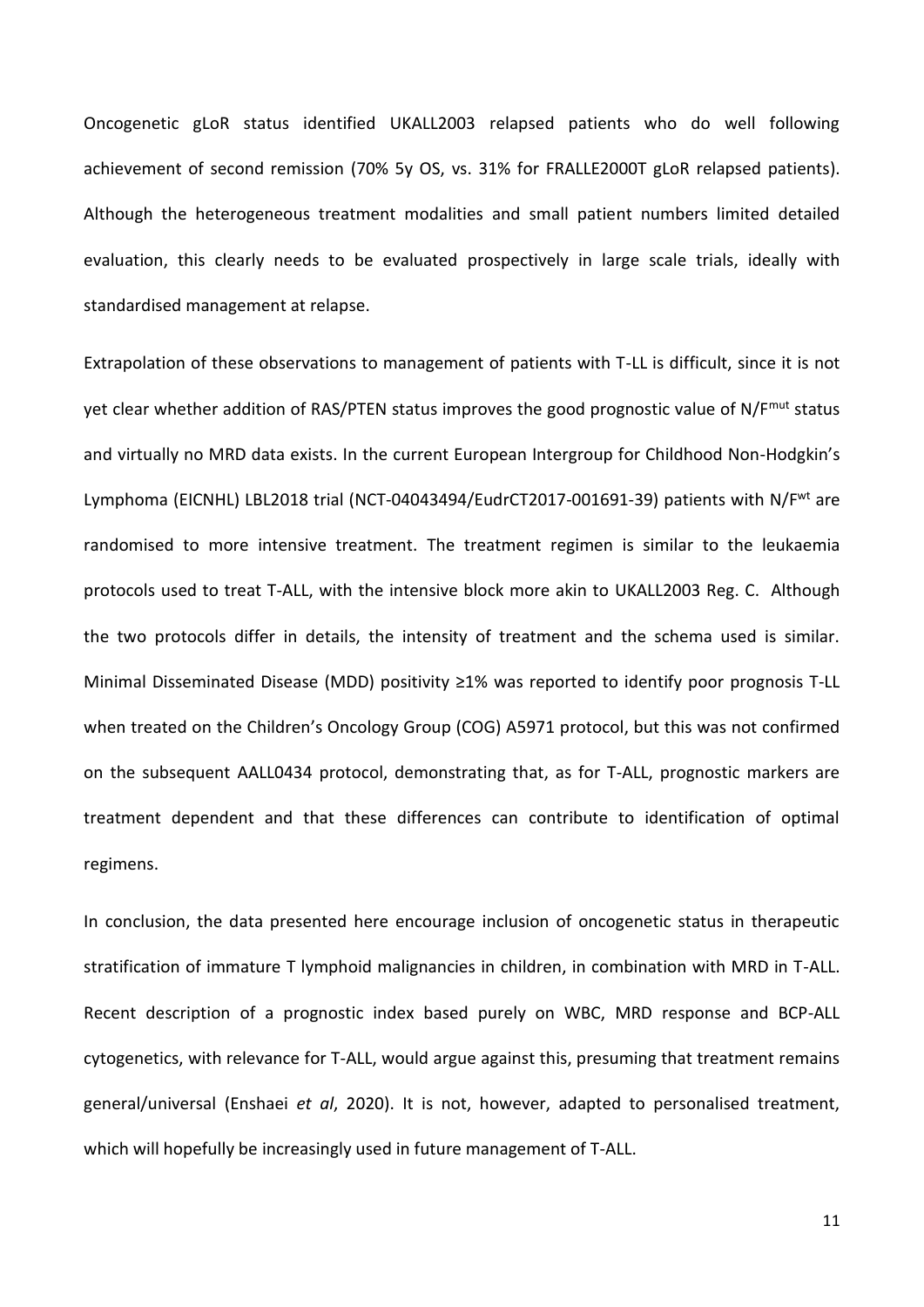#### **Acknowledgements:**

The authors would like to thank the UK Childrens Leukaemia Clinicians Network (CLCN) and the French ALL de l'Enfant FRALLE trial and the Société Française de lutte contre les Cancers et les leucémies de l'Enfant et de l'Adolescent (SFCE) for sharing data on UKALL2003 and FRALLE2000T respectively and enabling this comparison. We acknowledge Blood Cancer UK (formerly Bloodwise), Children with Cancer, Enfants et Santé, Imagine for Margo, the Ligue National Contre le Cancer and Association Laurette Fugain for financial support. Primary childhood leukemia samples used in this study were provided by the Blood Cancer UK.

# **Authorship contributions:**

- 1. Manuscript preparation Taj M, Macintyre E, Moorman A, Petit A, Alby-Laurent F, Baruchel A, Vora A, Moppett J, Asnafi V.
- 2. Laboratory genetic studies, Mansour M, Gale R, Asnafi V
- 3. Statistics and analysis Hamadeh L, Moorman A, Petit A, Chevret S.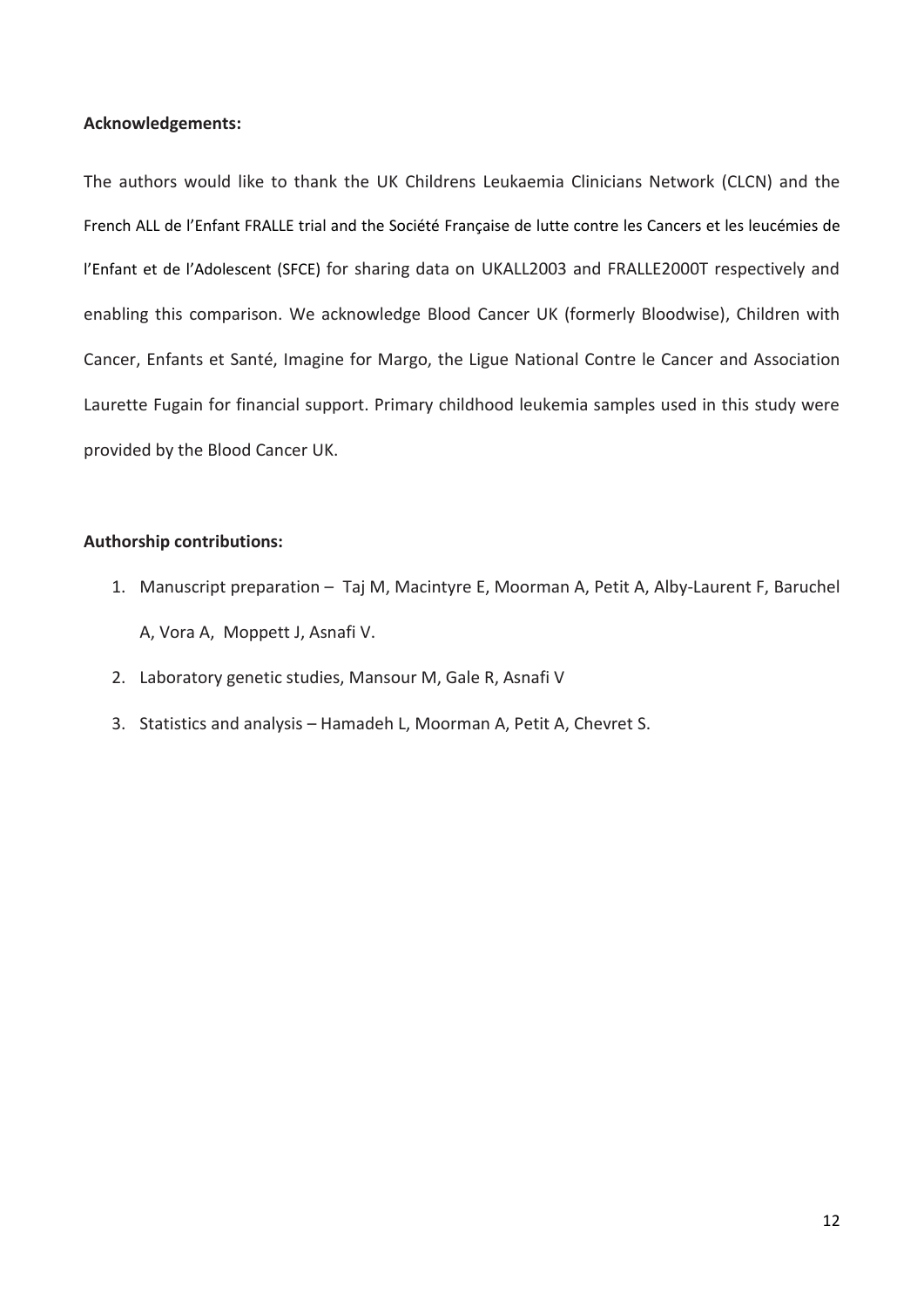(Schwab *et al*, 2010) from Table 1 to add to references

Coustan-Smith and Hayashi references to add

References to be formatted in Vancouver style (will reduce total word count in text).

#### **References**

- **Asnafi,V., Buzyn,A., Le,N.S., Baleydier,F., Simon,A., Beldjord,K., Reman,O., Witz,F., Fagot,T., Tavernier,E., Turlure,P., Leguay,T., Huguet,F., Vernant,J.P., Daniel,F., Bene,M.C., Ifrah,N., Thomas,X., Dombret,H., & Macintyre,E. (2009) NOTCH1/FBXW7 mutation identifies a large subgroup with favorable outcome in adult T-cell acute lymphoblastic leukemia (T-ALL): a Group for Research on Adult Acute Lymphoblastic Leukemia (GRAALL) study.** *Blood***, 113, 3918-3924.**
- **Bonn,B.R., Rohde,M., Zimmermann,M., Krieger,D., Oschlies,I., Niggli,F., Wrobel,G., Attarbaschi,A., Escherich,G., Klapper,W., Reiter,A., & Burkhardt,B. (2013) Incidence and prognostic relevance of genetic variations in T-cell lymphoblastic lymphoma in childhood and adolescence.** *Blood***, 121, 3153-3160.**
- **Breit,S., Stanulla,M., Flohr,T., Schrappe,M., Ludwig,W.D., Tolle,G., Happich,M., Muckenthaler,M.U., & Kulozik,A.E. (2006) Activating NOTCH1 mutations predict favorable early treatment response and long-term outcome in childhood precursor T-cell lymphoblastic leukemia.** *Blood***, 108, 1151-1157.**
- **Callens,C., Baleydier,F., Lengline,E., Ben,A.R., Petit,A., Villarese,P., Cieslak,A., Minard-Colin,V., Rullier,A., Moreau,A., Baruchel,A., Schmitt,C., Asnafi,V., Bertrand,Y., & Macintyre,E. (2012) Clinical impact of NOTCH1 and/or FBXW7 mutations, FLASH deletion, and TCR status in pediatric T-cell lymphoblastic lymphoma.** *J.Clin.Oncol.***, 30, 1966-1973.**
- **Clappier,E., Collette,S., Grardel,N., Girard,S., Suarez,L., Brunie,G., Kaltenbach,S., Yakouben,K., Mazingue,F., Robert,A., Boutard,P., Plantaz,D., Rohrlich,P., Van,V.P., Preudhomme,C., Otten,J., Speleman,F., Dastugue,N., Suciu,S., Benoit,Y., Bertrand,Y., & Cave,H. (2010) NOTCH1 and FBXW7 mutations have a favorable impact on early response to treatment, but not on outcome, in children with T-cell acute lymphoblastic leukemia (T-ALL) treated on EORTC trials 58881 and 58951.** *Leukemia***, 24, 2023-2031.**
- **Domenech,C., Mercier,M., Plouvier,E., Puraveau,M., Bordigoni,P., Michel,G., Benoit,Y., Leverger,G., Baruchel,A., & Bertrand,Y. (2008) First isolated extramedullary relapse in children with B-cell precursor acute lymphoblastic leukaemia: results of the Cooprall-97 study.** *Eur.J.Cancer***, 44, 2461- 2469.**
- **Enshaei,A., O'Connor,D., Bartram,J., Hancock,J., Harrison,C.J., Hough,R., Samarasinghe,S., den Boer,M.L., Boer,J.M., de Groot-Kruseman,H.A., Marquart,H.V., Noren-Nystrom,U., Schmiegelow,K., Schwab,C., Horstmann,M.A., Escherich,G., Heyman,M., Pieters,R., Vora,A., Moppett,J., & Moorman,A.V. (2020) A validated novel continuous prognostic index to deliver stratified medicine in pediatric acute lymphoblastic leukemia.** *Blood***, 135, 1438-1446.**
- **Gutierrez,A., Sanda,T., Grebliunaite,R., Carracedo,A., Salmena,L., Ahn,Y., Dahlberg,S., Neuberg,D., Moreau,L.A., Winter,S.S., Larson,R., Zhang,J., Protopopov,A., Chin,L., Pandolfi,P.P., Silverman,L.B., Hunger,S.P., Sallan,S.E., & Look,A.T. (2009) High frequency of PTEN, PI3K, and AKT abnormalities in T-cell acute lymphoblastic leukemia.** *Blood***, 114, 647-650.**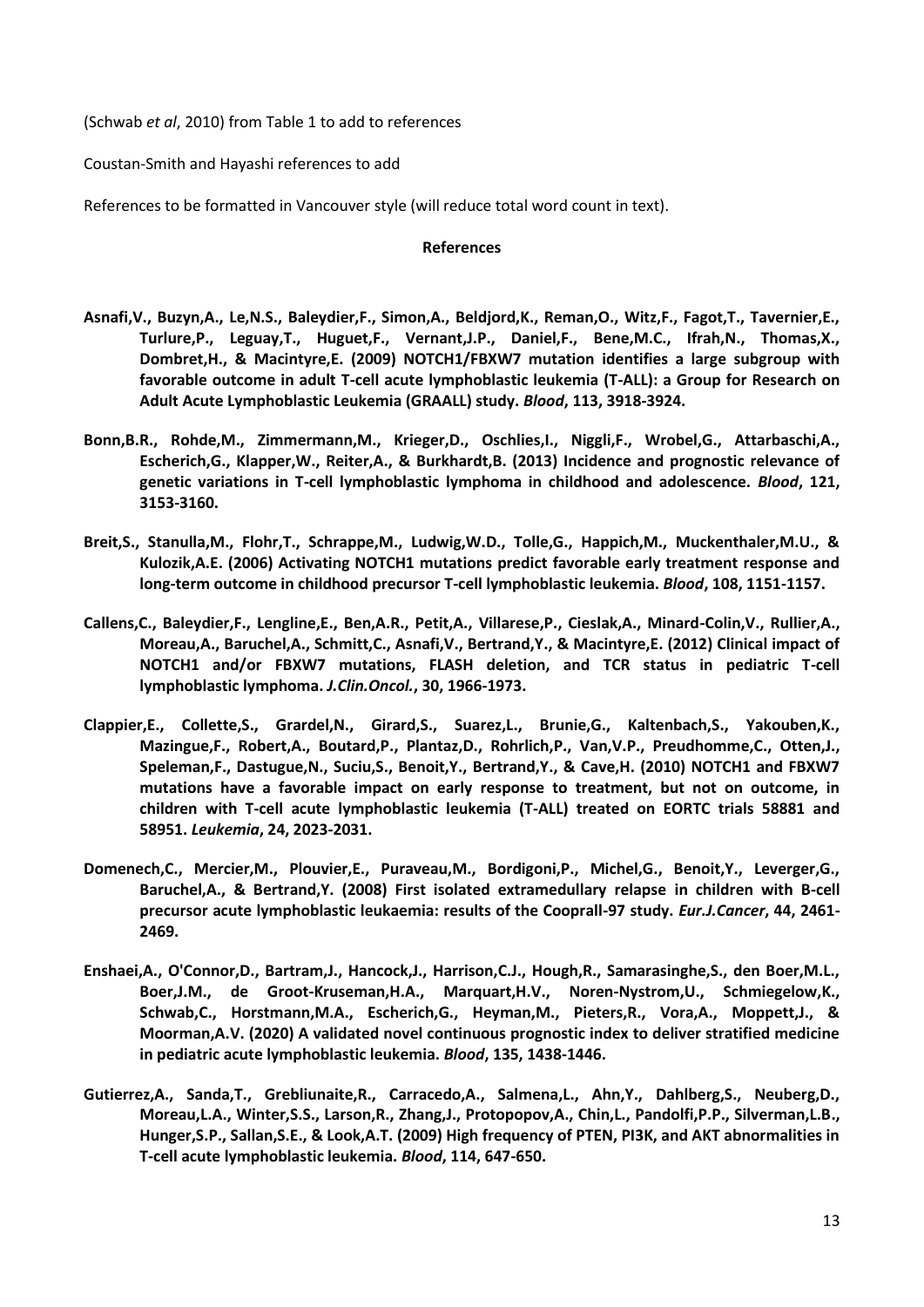- **Jenkinson,S., Kirkwood,A.A., Goulden,N., Vora,A., Linch,D.C., & Gale,R.E. (2016) Impact of PTEN abnormalities on outcome in pediatric patients with T-cell acute lymphoblastic leukemia treated on the MRC UKALL2003 trial.** *Leukemia***, 30, 39-47.**
- **Jenkinson,S., Koo,K., Mansour,M.R., Goulden,N., Vora,A., Mitchell,C., Wade,R., Richards,S., Hancock,J., Moorman,A.V., Linch,D.C., & Gale,R.E. (2013) Impact of NOTCH1/FBXW7 mutations on outcome in pediatric T-cell acute lymphoblastic leukemia patients treated on the MRC UKALL 2003 trial.**  *Leukemia***, 27, 41-47.**
- **Kox,C., Zimmermann,M., Stanulla,M., Leible,S., Schrappe,M., Ludwig,W.D., Koehler,R., Tolle,G., Bandapalli,O.R., Breit,S., Muckenthaler,M.U., & Kulozik,A.E. (2010) The favorable effect of activating NOTCH1 receptor mutations on long-term outcome in T-ALL patients treated on the ALL-BFM 2000 protocol can be separated from FBXW7 loss of function.** *Leukemia***, 24, 2005-2013.**
- **Parker,C., Waters,R., Leighton,C., Hancock,J., Sutton,R., Moorman,A.V., Ancliff,P., Morgan,M., Masurekar,A., Goulden,N., Green,N., Revesz,T., Darbyshire,P., Love,S., & Saha,V. (2010) Effect of mitoxantrone on outcome of children with first relapse of acute lymphoblastic leukaemia (ALL R3): an open-label randomised trial.** *Lancet***, 376, 2009-2017.**
- **Petit,A., Trinquand,A., Chevret,S., Ballerini,P., Cayuela,J.M., Grardel,N., Touzart,A., Brethon,B., Lapillonne,H., Schmitt,C., Thouvenin,S., Michel,G., Preudhomme,C., Soulier,J., Landman-Parker,J., Leverger,G., Macintyre,E., Baruchel,A., & Asnafi,V. (2018) Oncogenetic mutations combined with MRD improve outcome prediction in pediatric T-cell acute lymphoblastic leukemia.** *Blood***, 131, 289-300.**
- **Tesio,M., Trinquand,A., Ballerini,P., Hypolite,G., Lhermitte,L., Petit,A., Ifrah,N., Baruchel,A., Dombret,H., Macintyre,E., & Asnafi,V. (2017) Age-related clinical and biological features of PTEN abnormalities in T-cell acute lymphoblastic leukaemia.** *Leukemia***, 31, 2594-2600.**
- **Trinquand,A., Tanguy-Schmidt,A., Ben,A.R., Lambert,J., Beldjord,K., Lengline,E., De,G.N., Payet-Bornet,D., Lhermitte,L., Mossafa,H., Lheritier,V., Bond,J., Huguet,F., Buzyn,A., Leguay,T., Cahn,J.Y., Thomas,X., Chalandon,Y., Delannoy,A., Bonmati,C., Maury,S., Nadel,B., Macintyre,E., Ifrah,N., Dombret,H., & Asnafi,V. (2013) Toward a NOTCH1/FBXW7/RAS/PTEN-based oncogenetic risk classification of adult T-cell acute lymphoblastic leukemia: a Group for Research in Adult Acute Lymphoblastic Leukemia study.** *J.Clin.Oncol.***, 31, 4333-4342.**
- **van der Velden,V.H., Panzer-Grumayer,E.R., Cazzaniga,G., Flohr,T., Sutton,R., Schrauder,A., Basso,G., Schrappe,M., Wijkhuijs,J.M., Konrad,M., Bartram,C.R., Masera,G., Biondi,A., & van Dongen,J.J. (2007) Optimization of PCR-based minimal residual disease diagnostics for childhood acute lymphoblastic leukemia in a multi-center setting.** *Leukemia***, 21, 706-713.**
- **Vora,A., Goulden,N., Mitchell,C., Hancock,J., Hough,R., Rowntree,C., Moorman,A.V., & Wade,R. (2014) Augmented post-remission therapy for a minimal residual disease-defined high-risk subgroup of children and young people with clinical standard-risk and intermediate-risk acute lymphoblastic leukaemia (UKALL 2003): a randomised controlled trial.** *Lancet Oncol.***, 15, 809-818.**
- **Vora,A., Goulden,N., Wade,R., Mitchell,C., Hancock,J., Hough,R., Rowntree,C., & Richards,S. (2013) Treatment reduction for children and young adults with low-risk acute lymphoblastic leukaemia defined by minimal residual disease (UKALL 2003): a randomised controlled trial.** *Lancet Oncol.***, 14, 199-209.**
- **Zuurbier,L., Homminga,I., Calvert,V., te Winkel,M.L., Buijs-Gladdines,J.G., Kooi,C., Smits,W.K., Sonneveld,E., Veerman,A.J., Kamps,W.A., Horstmann,M., Petricoin,E.F., III, Pieters,R., &**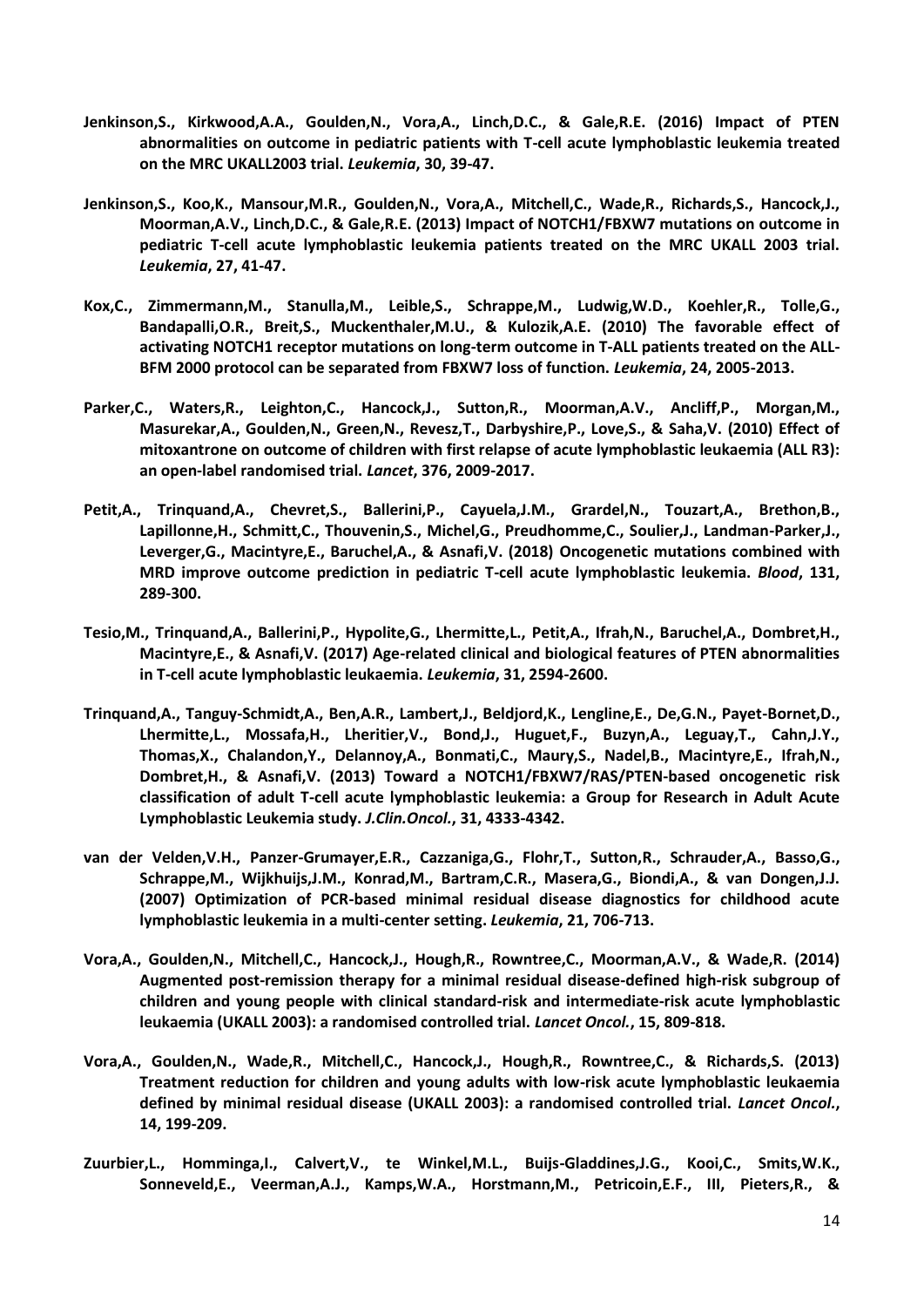**Meijerink,J.P. (2010) NOTCH1 and/or FBXW7 mutations predict for initial good prednisone response but not for improved outcome in pediatric T-cell acute lymphoblastic leukemia patients treated on DCOG or COALL protocols.** *Leukemia***, 24, 2014-2022.**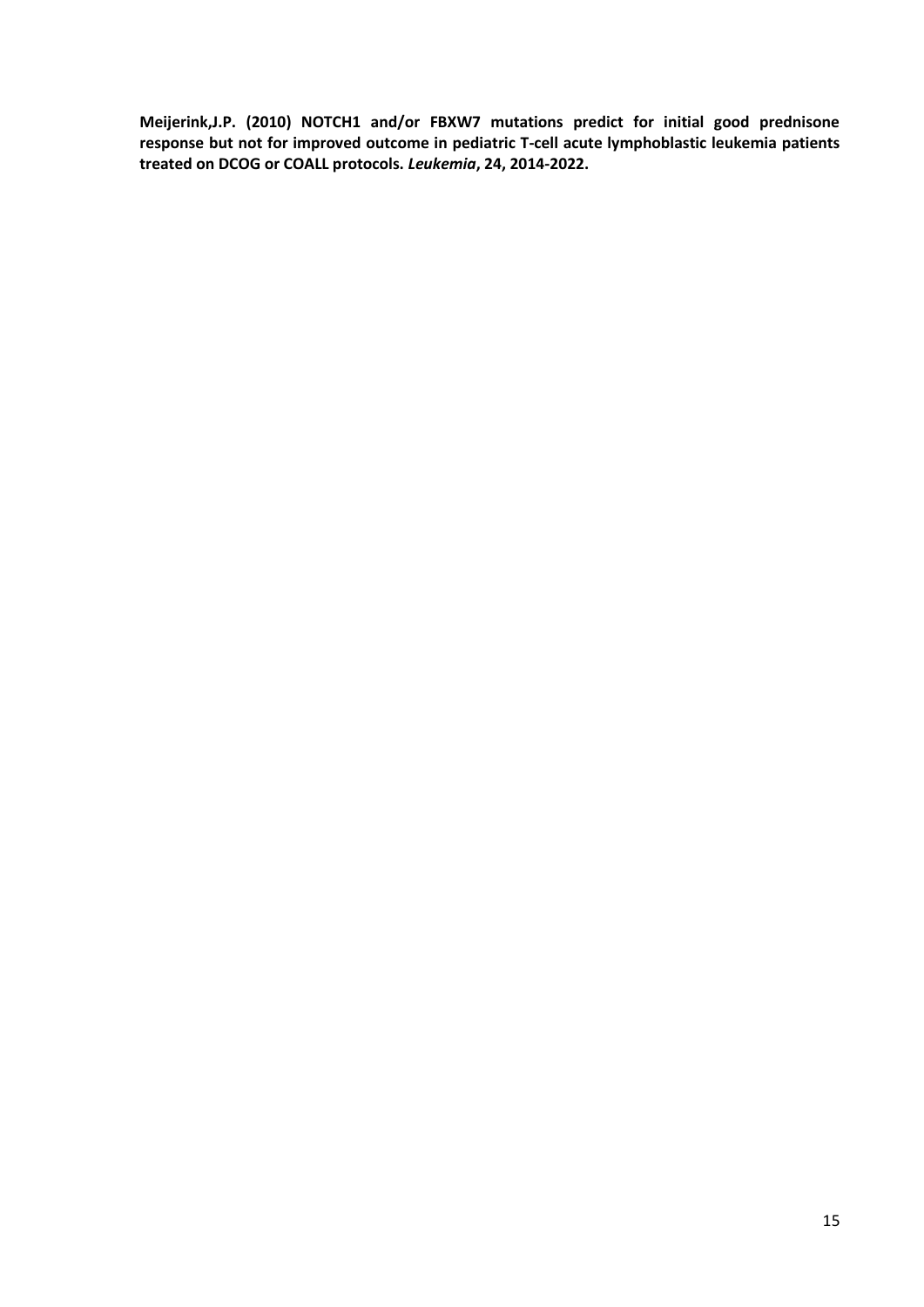## **Figure and Table Legends**

Figure 1 – CIR and DFS of UKALL2003 and FRALLE 2000T according to genetic status and MRD 1A – gHiR vs gLoR

 $1B - gHiR/MRD < 10^{-4}$ , gLoR/MRD≥ $10^{-4}$ , gHiR/MRD≥ $10^{-4}$ , gLoR/MRD≥ $10^{-4}$ 

Table 1 Characteristics of the FRALLE2000T and UKALL2003 cohorts by genetic risk and treatment arm.

<sup>1</sup>Significant differences in overall cohort characteristics between FRALLE2000T and UKALL2003 are indicated (\*p<0.05)

<sup>2</sup> Both protocols included cases with PTEN mutations and major, but not isolated minor, deletions. In UKALL2003 the 34 cases with PTEN alterations included 17 mutations, 12 deletions and 5 cases with both, compared to 16 mutations, 7 deletions and 5 with both in 28 FRALLE2000T patients.

Table 2: Univariate and Multivariate analysis of risk factors in FRALLE2000T and UKALL2003 trials

<sup>1</sup> Analysis is based on the 191 FRALLE2000T and 122 UKALL2003 cases with oncogenetic classifier and MRD data that achieved CR.

<sup>2</sup> Overall 8/49 UKALL2003 patients with WBC>200 relapsed but 6/8 patients had unknown MRD at end of induction

#### Table 3

Comparison of prevalence and 5 year Cumulative Incidence of Relapse (CIR) in the Oncogenetic, MRD and WBC based FRALLE200T classifier.